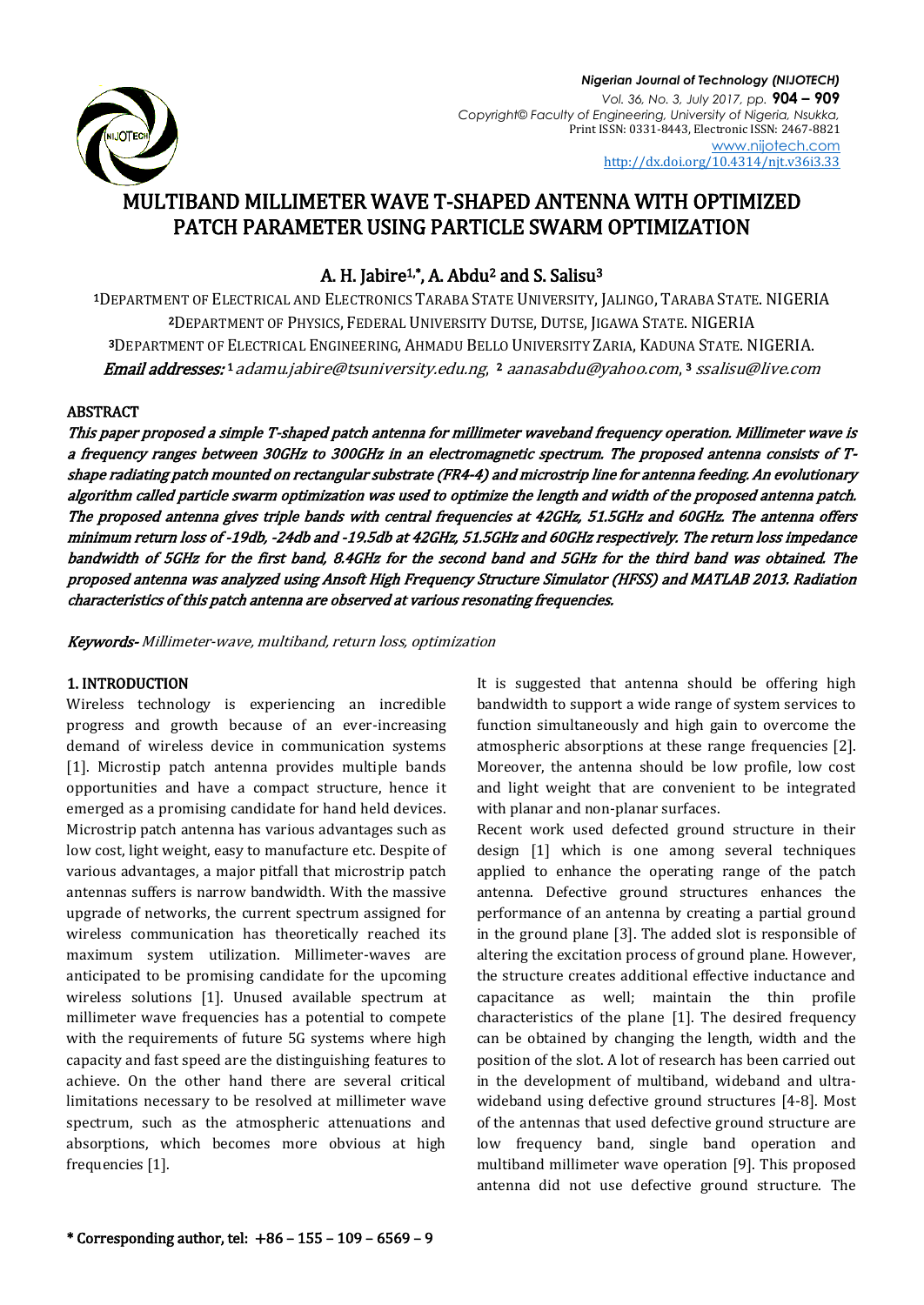return loss bandwidth of the patch antenna can be calculated as

$$
\%BW = \frac{F_H - F_L}{F_C} * 100\tag{1}
$$

In (1),  $F_H$  is High cut off frequency,  $F_L$  is Low cut off frequency and  $F<sub>C</sub>$  is the Centre frequency.

#### 2. PSO TECHNIQUES

Pso is a computational method that optimizes a problem by iteratively trying to improve a candidate solution with regard to a given measure of quality. In pso, particles potentials solutions fly through the problem space. Each particle keeps track of its coordinates in the problem space which are associated with the best solution (fitness) it has achieved so far (the fitness value is also stored) and is called the personal best [10]. Following a similar pattern another value is tracked, this value is named as the best value obtained so far by pso and is known as the global best. An N-dimensional coordinate is used to represent each position, in which each dimension is equivalent to a parameter to be optimized. The velocity (VN) and position (XN) of one particle is updated as [11] [12].

 $V_N = W \times V_N + C_1$ rand ()  $\times$  (PBEST, N-X<sub>N</sub>)  $+ C_2$ rand ()  $\times$  (GBEST-X<sub>N</sub>) (2)

Here W is called the inertia weight and its value chosen between 0 and 1 for the mathematical convenience, evaluates the extent to which the path of the particle doesn't deviate due to the influence of PBEST and GBEST. C1 and C2 are the factors that govern the deviation due to PBEST and GBEST [12]. The amount of deviation due to PBEST is determined by C1 and C2 is a factor determining how the particle is affected by the rest of the swarm. The random function (rand) is used to introduce the slight randomness or unpredictable nature of swarm behavior. According to [13] the position (or location) of each particle is updated as:

$$
X_N = X_N + \Delta T \times V_N \tag{3}
$$

For a given time step ∆T whose value is chosen to be unity. Pso use to solve power system [16], feature selection for structure-activity correlations in medical applications [17], biological applications [18], size and shape optimization [19, 20], environmental applications [21], analysis in chemical processes [22], bioinformatics [23] and task assignment problems [24].

# 3. PSO BASED OPTIMIZATION OF LENGTH AND WIDTH OF THE ANTENNA

The objective of the particle swarm optimization in this work is to optimize the length and width of the proposed antenna.

#### 3.1 Verification of pso Using Rosen Brock function

In mathematical optimization, the Rosen brock function is used as a performance test problem for optimization algorithm. In order to analyze the pso benchmark function is used in experiment, whose equation is given as in equation  $(4)$  [14].

$$
f(x, y) = (a - x)^2 + b(y - x^2)^2
$$
 (4)

Equation (4) above has global minimum at  $(x, y) = (a, a^2)$ where  $f(x, y) = 0$ . Usually these parameters are set such that  $a = 1$  and  $b = 100$ . Only the trivial case where  $a = 0$ is the function symmetric and the minimum at the origin. The range selected for optimization of parameter is as follows:

Width of the patch: 0.1mm to 2mm

Length of the patch: 0.1mm to 2mm

The effective length and width of the patch is evaluated using the below equation (v)

$$
Value = 200
$$

$$
\left(\frac{3\times10^{8}}{2\times60\times10^{9}}\sqrt{\frac{2}{\varepsilon_{r}+1}}\times1000-u\right)^{2}+\left(\frac{3\times10^{8}}{2\times60\times10^{9}\sqrt{\varepsilon_{r}}}\times1000-v\right)^{2}
$$
  
(v)

Where u and v stand as length and width of the patch

#### 4. ANTENNA GEOMETRY

The geometry of the proposed antenna is presented in table 1 below. Initially the antenna was designed with defected ground structure at the center of the ground but the result we are having was a single band then we removed the DGS in order to have multiband frequencies. The design parameters is summarized in table I also the length and patch of the proposed antenna was calculated using the below equations [15].

$$
P_L = \frac{C}{2F_r\sqrt{\varepsilon_r}}\tag{6}
$$

$$
P_w = \frac{C}{2F_r} \sqrt{\varepsilon_r} \tag{7}
$$

In (6) and (7),  $P_L$  is the Length of the patch,  $P_W$  is the Width of the patch, C is the Speed of light as  $3 \times 10^8$  m/s,  $F_r$  is the Solution frequency,  $\varepsilon_r$  is the Dielectric constant or permittivity of the material.

|  | Table 1: Design Parameters of Patch Antenna |
|--|---------------------------------------------|
|  |                                             |

| S/N | Parameter       | <b>Proposed Dimensions</b> |           |            |  |
|-----|-----------------|----------------------------|-----------|------------|--|
|     | Name            | Length(mm)                 | Width(mm) | Height(mm) |  |
|     | Substrate       | 12                         | 12.5      | 1.2        |  |
|     | Ground<br>plane | 12                         | 12.5      |            |  |
| 3   | Patch           | 3.1                        | 8         | 1.2        |  |
| 4   | Feed line       | 6.15                       | 1.4       | 1.2        |  |
|     | Port            |                            | 12        | 19         |  |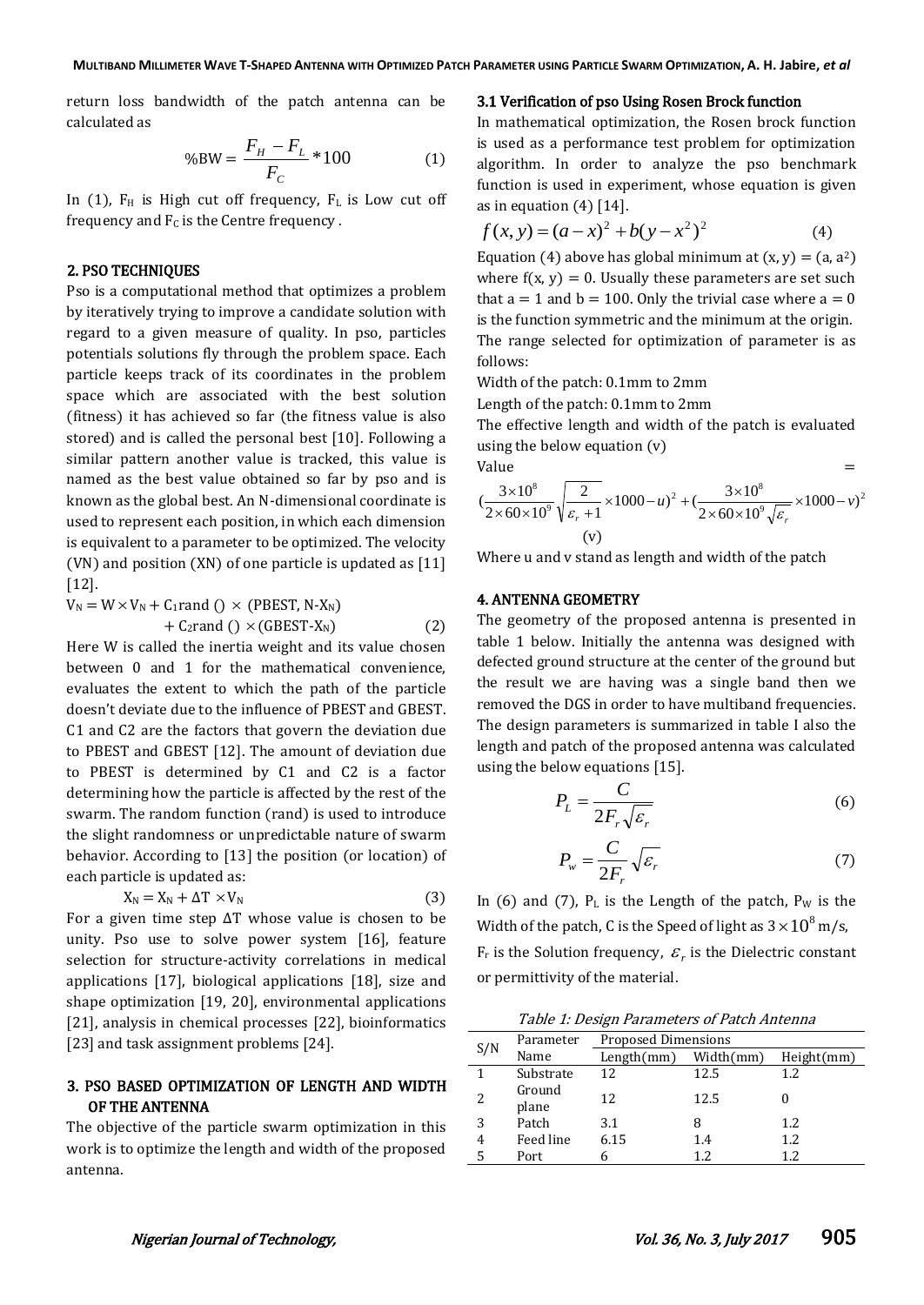

Figure 1: Top view of the proposed antenna



Figure 2: 3D View of the proposed antenna

#### 5. RESULTS AND DISCUSSION

To analyze the antenna performance, High Frequency Structure simulation tool based on finite element method was used. The simulated return loss and voltage standing wave ratio are shown in figure 3 and Figure 4. It is clear from the figures that the antenna is operating at millimeter wave band with resonance frequencies 42GHz, 51.5GHz and 60GHz. The bandwidth obtained is 5GHz, 8.4GHz and 5GHz. Minimum return loss of -19db, - 24db and -19.5db is observed at 42GHz, 51.5GHz and 60GHz respectively. The voltage standing wave ratio versus frequency plot in figure 4 shows good agreement in specified bandwidth. The radiation pattern and 3D radiation polar plot was also shown in Figure 5, 6, 7, 8, 9, and 10 respectively.

For pso the investigation is made at a microwave frequency of 60GHz; number of particles are 50; inertia is 1.0; iteration 30; C1 =C2= 2.0, the figure 11, 12 and 13 shows the result of the optimization in which the width and length converges to 1.5422mm and 1.127mm respectively.

Table 2. Performance Summary of T-shaped Antenna

| гарге 2.1 стюттатес даттаг у от т-эпарса ттеста |                                     |                    |         |      |                    |  |  |  |
|-------------------------------------------------|-------------------------------------|--------------------|---------|------|--------------------|--|--|--|
|                                                 | Freq.<br>band $F_L$ -<br>$F_H(GHz)$ | Return<br>Loss(db) | BW(GHz) | %BW  | <i>FBR</i><br>(db) |  |  |  |
| 1                                               | $45.5 -$<br>40.5                    | $-19db$            | 5       | 8.33 | 3.0214             |  |  |  |
| 2                                               | $54.2 -$<br>45.8                    | $-24db$            | 8.4     | 14   | 2.2007             |  |  |  |
| 3                                               | $63.5 -$<br>58.0                    | $-19.5db$          | 5.5     | 9.17 | 6.7274             |  |  |  |







180

150

 $\overline{5}$  +

210



Figure 6: Radiation Pattern at 51.5GHz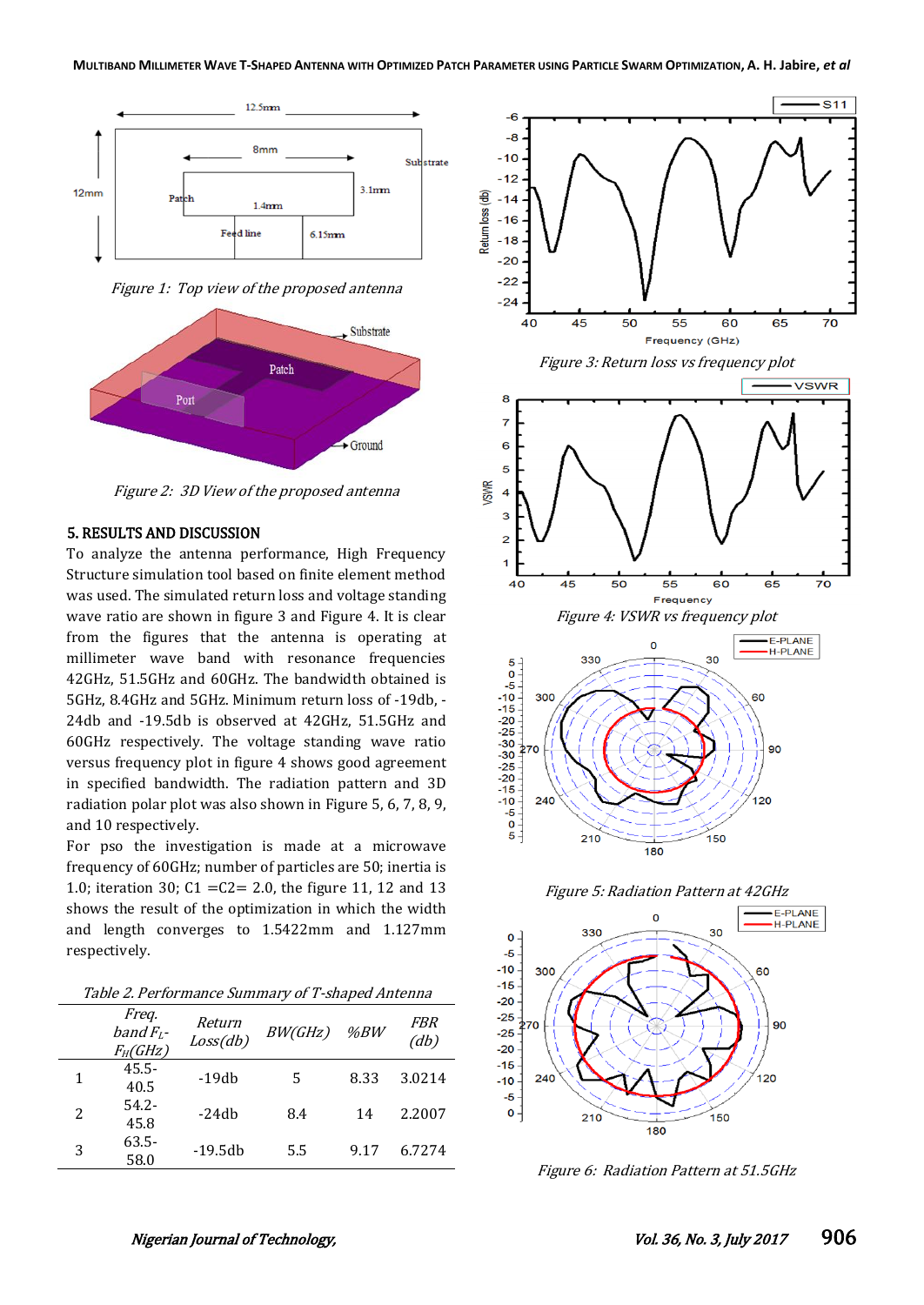

Figure 7: Radiation Pattern at 60GHz







Figure 9: 3D Polar plot at 51.5GHz



Fig. 10. 3D Polar plot at 60GHz





Figure 13: Fitness function vs iteration

#### 6. CONCLUSION

This paper presents an efficient antenna design at millimeter wave band. The top geometry of the proposed antenna consist of a T-shaped radiating patch. The proposed antenna has demonstrated a high impedance bandwidth which can be used for microwave applications typically used at millimeter wave band of 42GHz, 51.5GHz and 60GHz, the distinguishing performance attributes of designed antenna suggest its applications in future 5G wireless networks and cellular operations. The patch antenna offers total bandwidth of 31.5%, high front to back ratio and good gain. The particle swarm optimization procedure for optimizing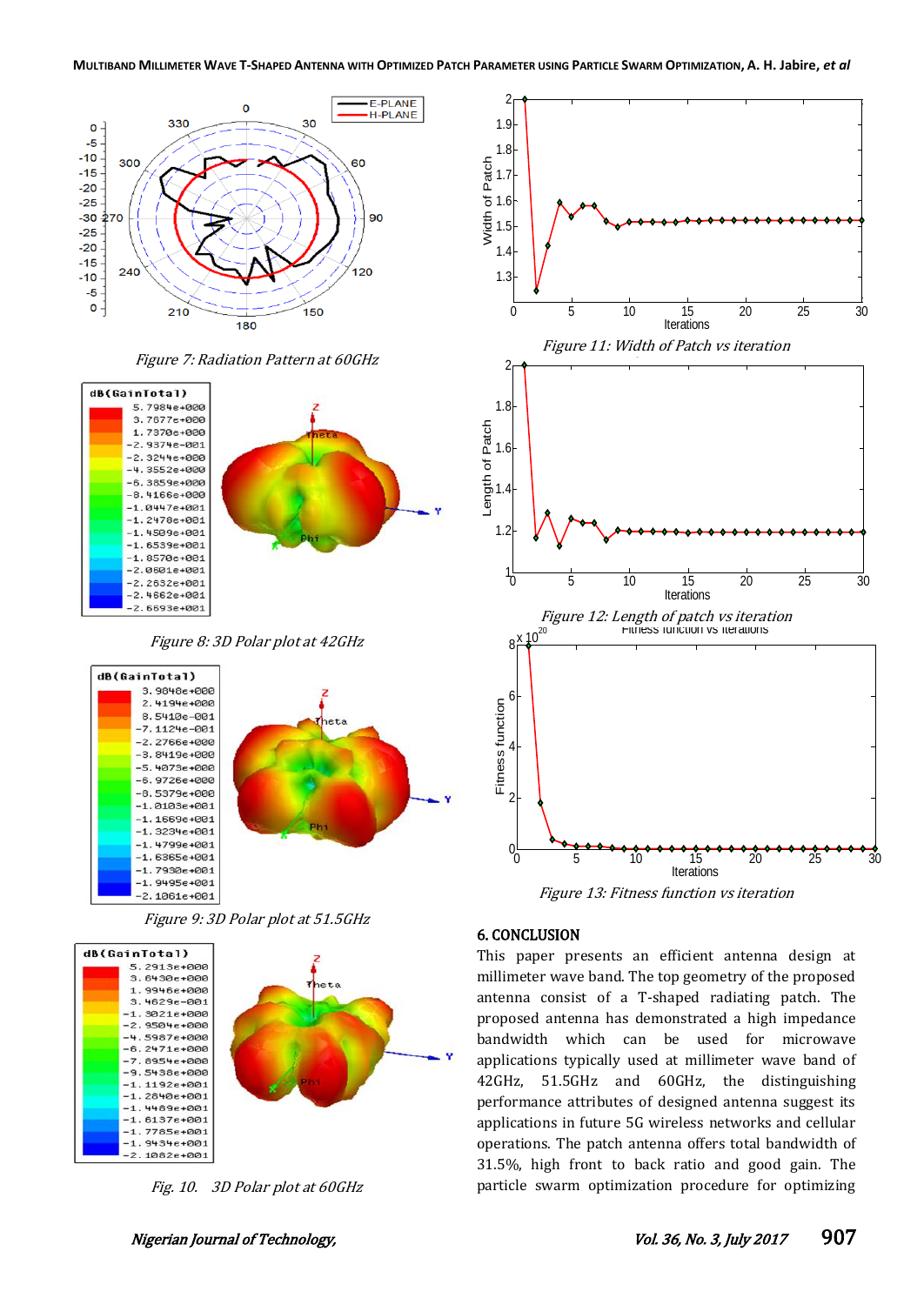the width and length of rectangular T-shaped patch antenna and results of its optimized parameters are described. From the graphical results, we can conclude that the fitness function value becomes 0 after 30 iteration. Optimized width found to be 1.5422mm and length of patch to be 1.127mm. On the basis of results obtained, it can be concluded that the pso can be efficiently used for optimization of different parameters of antenna.

## 7. REFERENCES

- [1] Syeda Fizzah Jilani, Akram Alomainy "Millimeter Wave T-shaped Antenna with Defected Ground Structure for 5G Wireless networks," Antennas and Propagation Conference, Loughborough, (LAPC), 2016.
- [2] T. S, Rappaport, J. N. Murdock and F. Gutierrez "State of the art in 60GHz Integrated Circuits and Systems for Wireless Communications," Proc. Of IEEE, Vol. 99 pp. 1390- 14636, 2011.
- [3] G. Breed, "An Introduction to Defected Ground Structures in Microstrip Circuits," High Frequency Electronics 2008.
- [4] J. Pei, A. G. Wang, S. Gao and W. Leng, "Miniaturized Triple Band antenna with Defected Ground Plane for WLAN/WIMAX applications," IEEE Antennas and Wireless Propagation Letters, Vol. 10, pp. 298-301 2011.
- [5] A. A. R. Saad, E. E. M. Khaled and D. A. Salem, "Wideband Slotted Antenna with Defected Ground Structures," In PIERS. Suzhou, China, pp. 1092-1097, 2011.
- [6] M. M. Fakharain, P. Rezaei and A. A. Drouji. "Microstrip Antenna with a reconfigurable dumbbell –Shaped Defected Ground Plane for DCS-1800 and PCS-1900," IEEE Antennas and Propagation Society int. symp. , 2013, pp. 576- 577.
- [7] M. A. Antoniades and G. V. Eleftheriades, "A Compact Monopole Antenna with a Defected Ground Plane for Multi-band Applications," In IEEE Antennas and Propagation Society Int. Symp. , 2008, pp. 1-4.
- [8] X. J. Liao, H. C. Yang and N. Han, "An Improved dual band –notched UWB antenna with a parasitic strip and a defected ground plane," In Intelligent Signal Processing and Communication System Int. Symp. , 2010, pp.1-4.
- [9] S. Jun and K. Chang, "A 60GHz Monopole Antenna with a Slot Defected Ground for wigig Applications," In IEEE Antenna and Propagation Society Int. Symp. , 2013, pp. 2139-2140.
- [10] Jacob Robinson, Yahya Rahmat-Samii, "Particle Swarm Optimization in Electromagnetics," IEEE Transactions on Antenna and Propagation, Vol. 52, No. 2, pp. 397-407, 2004.
- [11] X. Hu, and R. C. Eberhart, "Multiobjective Optimization Using Dynamic Neighborhood Particle Swarm Optimization," Proceeding of the IEEE Congress on Evolutionary Computation. Honolulu, Hawaii USA, pp. 1677-1681 2004.
- [12] J. Kennedy and R. C. Eberhart, "Particle Swarm Optimization," Proc. IEEE Conference on Neural Network, IV. Pp. 1942-1948 Piscataway, NJ, 1995.
- [13] Falguni Raval, Jagruti Makwana, "Optimization of Resonance Frequency of Circular Patch Antenna at 5GHz Using Particle Swarm Optimization," Journal of Advances in Engineering and Technology (IJAET), Vol. 1, No. 2. Pp.99-106, 2011.
- [14] Yutaka Maeda, Naoto Matsushita, "Simultaneous Perturbation Particle Swarm Optimization and its FPGA Implementation," IEEE Antenna and Propagation Magazines, Vol. 49, No. 4, pp. 34-47, 2009.
- [15] C. A. Balanis, "Antenna Theory," 2nd Edition, John Wiley and Sons, Inc, New York 1982.
- [16] Abido, M. A., Optimal Design of Power System Stabilizers Using Particle Swarm Optimization," IEEE Transaction on Energy Conversion, Vol. 17, pp. 406-413.
- [17] Agrafiotis, D. K., and Cedeno, W., "Feature Selection for Structure- Activity Correlation Using Binary Particle Swarms," Journal of Medicinal Chemistry, Vol. 45, pp. 1098-1107, 2002.
- [18] Cockshott, A. R., and Hartman, B. E., "Improving the Fermentation Medium for Echinocandin B Production. Part II: Particle Swarm Optimization," Process Biochemistry, Vol. 36, pp. 661-669, 2001.
- [19] Fourie P. C., and Groenwold, A. A., "The particle Swarm Optimization Algorithm in Size and Shape Optimization," Structural and